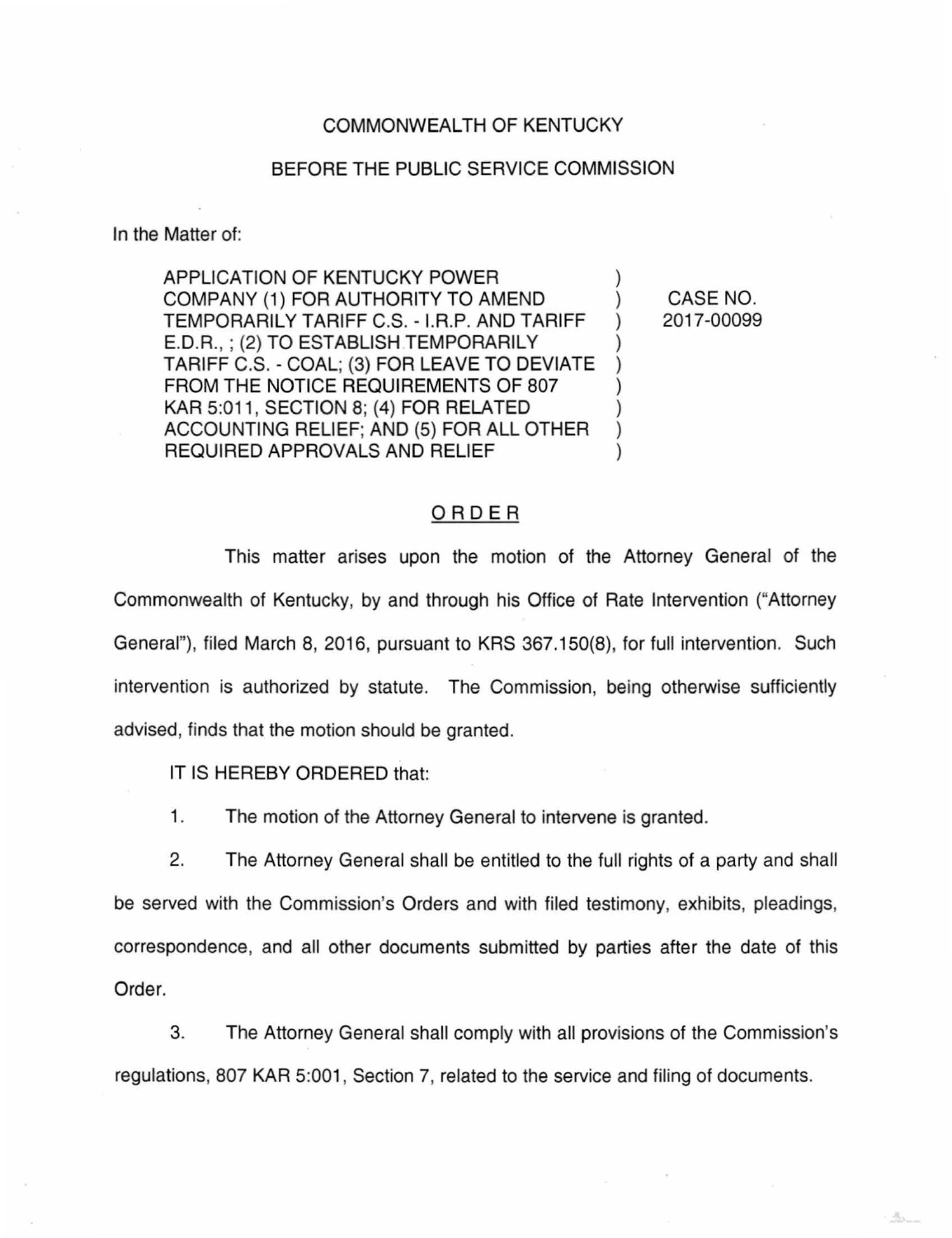4. Within seven days of entry of this Order, the Attorney General shall provide the Commission his electronic mail address to which all electronic documents issued by the Commission and all parties of record may be served upon the Attorney General in accordance with 807 KAR 5:001, Section 4(8)(b).

By the Commission



**TTEST:** athems Executive Director

Case No. 2017-00099